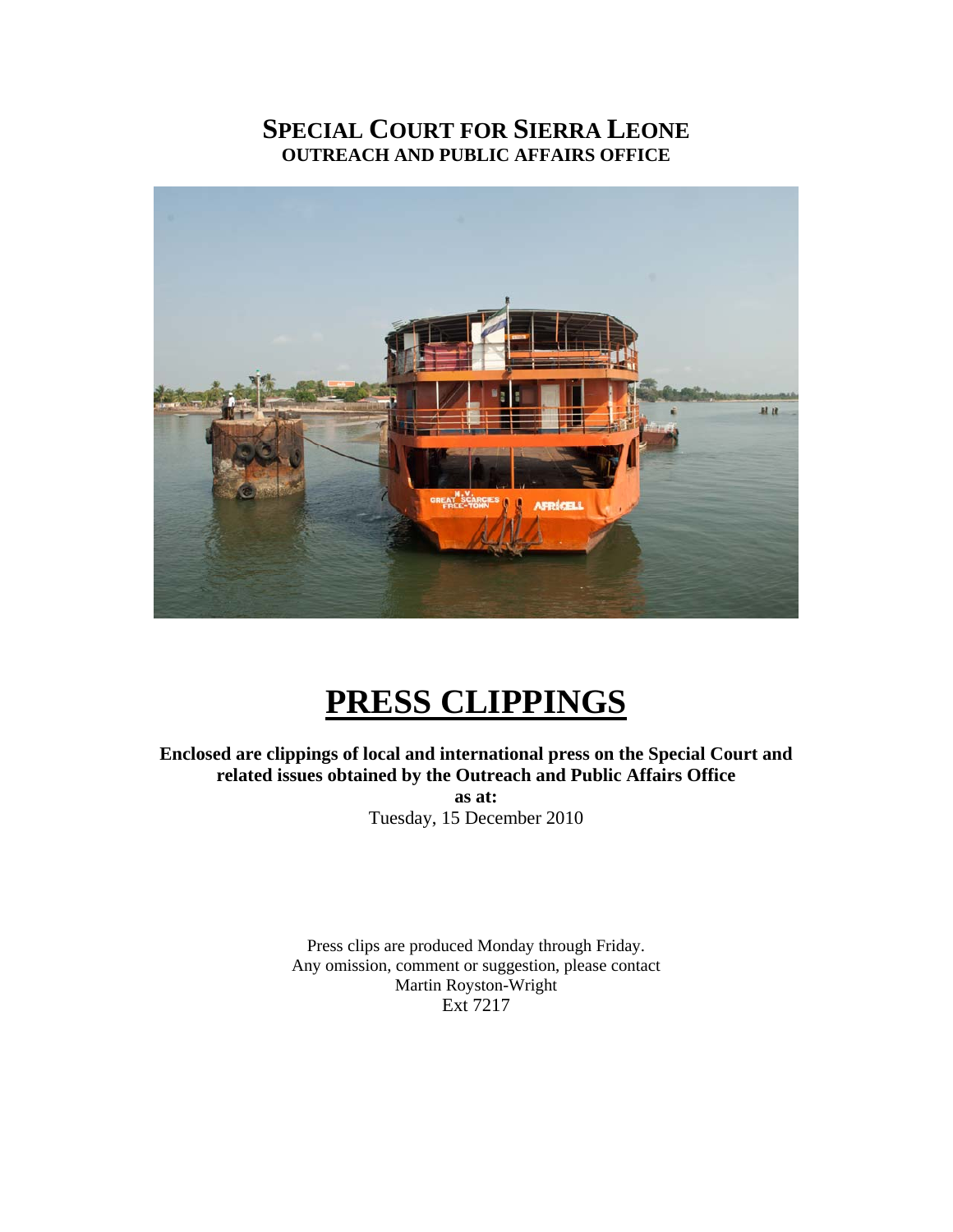| <b>Local News</b>                                                              |              |
|--------------------------------------------------------------------------------|--------------|
| Traditional Leaders Welcome Reconciliation Efforts / Premier News              | Page 3       |
| <b>International News</b>                                                      |              |
| <b>ICC</b> to Name Suspects in Kenya Post-Election Violence / Voice of America | Page 4       |
| Ngirabatware's Defence Case Adjourned to January 17 / Hirondelle News Agency   | Page 5       |
| Extensions Granted to Kudges Serving on UN War Crimes Tribunals / UN News      | Page 6       |
| Genocide Archive Important in Fight Against Denial / The New Times             | Page 7       |
| 'War Crimes: The Global Psywar Against Sri Lanka / Sri Lanka Guardian          | Pages $8-10$ |
| Ignorance of Looming Threat of UN Backed War Crime Trial/ Sri Lanka Guardian   | Pages 11-13  |
| Karadzic Loses Key Testimony With Death of Holbrooke / Xinhua                  | Page 14      |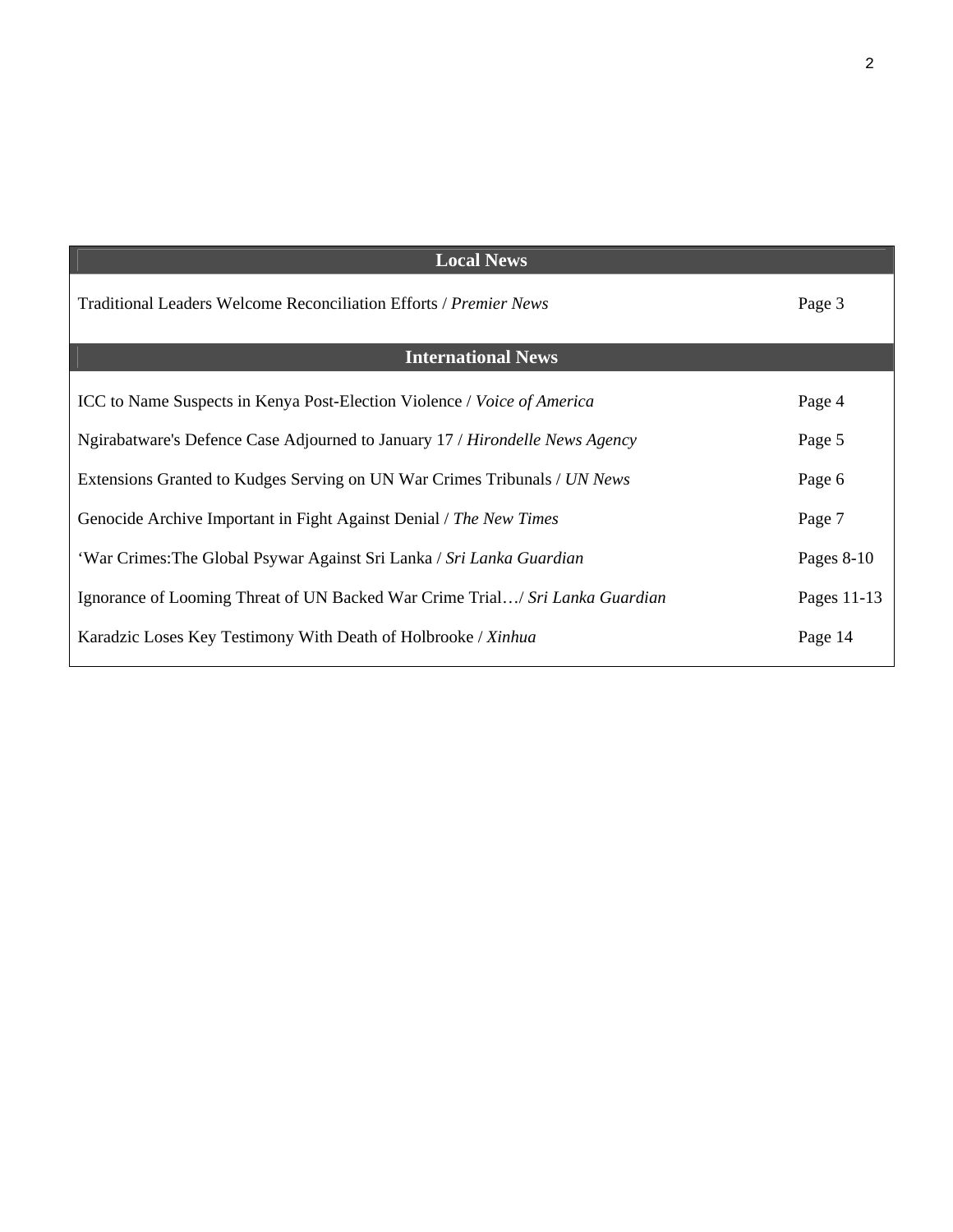## **Traditional Leaders Welcome Reconciliation Efforts**

Traditional rulers from 13 chiefdoms in Bombali District have embraced the reconciliation process championed by Fambul Tok International (FTI).

#### By Abu Bakarr Munu

The leaders say they welcome FTI because they are eager to consolidate lasting peace in the country at village level.

Fambul Tok International is implementing a peace process with the slogan, "We na wan fambul."

Paramount Chief, Alhaji Kandeh Wusu Sesay II of Sanda Tendaren Chiefdom openly declared his support for the reconciliation process geared towards addressing lapses and the unfinished work of the Truth and Reconciliation Commission (TRC).

PC Kandeh Wusu Sesay said since they heard of the good things FTI is doing, they have been yearning for the programme.

PC Santigie Momoh Conteh of Sella Limba Chiefdom asked that the peace process be launched in each chiefdom headquarter town so that the message will get to the targeted groups.

He said since the TRC wrapped up its work in Sierra Leone, the perpetrators of some of the atrocities during the decade long civil conflict are yet to integrate or be accepted in their various communities. He

noted that as a result of this, the indifference among the people is impacting negatively and affecting development programmes across the board.

The Mammy Queen of Biriwa Chiefdom, Madam Regina Porseh Kalawa said the community is divided now more than before, and described the intervention of FTI in Bombali District as timely, especially as elections are just around the corner. Speaking on behalf of the youths, Philip A. Kamara from Makarie Gbanti Chiefdom emphasized the need for the process to be taken to village level.

Earlier, the Executive Director of FTI, John Caulker gave an overview of the concept of FTI and how it came about.

He said FTI believes that if Sierra Leone is to move forward, reconciliation must first take place, noting that it is a difficult and long process.

The FTI Executive Director noted that before the civil conflict people lived Contd. Page 6

**Traditional Leaders Welcome Reconciliation Efforts** 

#### From page 4

together and did things in their localities forgiveness. with the sprit of love and passion for one another, but that changed with the war. He undertaking of community projects like disclosed that he developed a concept farming, football matches, peace tree paper in 2002 and shared his ideas with a colleague while on studies in the USA, adding that in January 2008 he embarked on a nationwide consultation, from which Bombali District should count it came out clearly that people want to reconcile with each other.

He said at the moment, FTI is operating in. Kailahun, Kono, Koinadugu, Moyamba and Bombali Districts.

"We are operating a policy whereby we provide the guide but the programme itself is owned by the people in the community,' John stated. John said they will have to establish reconciliation committees comprising a pastor, an imam, a youth leader, and a women's leader to develop outreach structures.

He said ceremonies such as burn fires are normally organized where they invite community members and arrange for victims and perpetrators to interact with a view to making peace.

He said the ceremony also provides an opportunity for offenders to come forward

and confess their wrongs and ask

"The process also leads to the planting and women's support groups," he said.

Rev. Osman Fonah said the people of themselves lucky to be part of the reconciliation process, but noted that if the process should go further, they as local authorities with a stake in their communities, have a crucial role to play.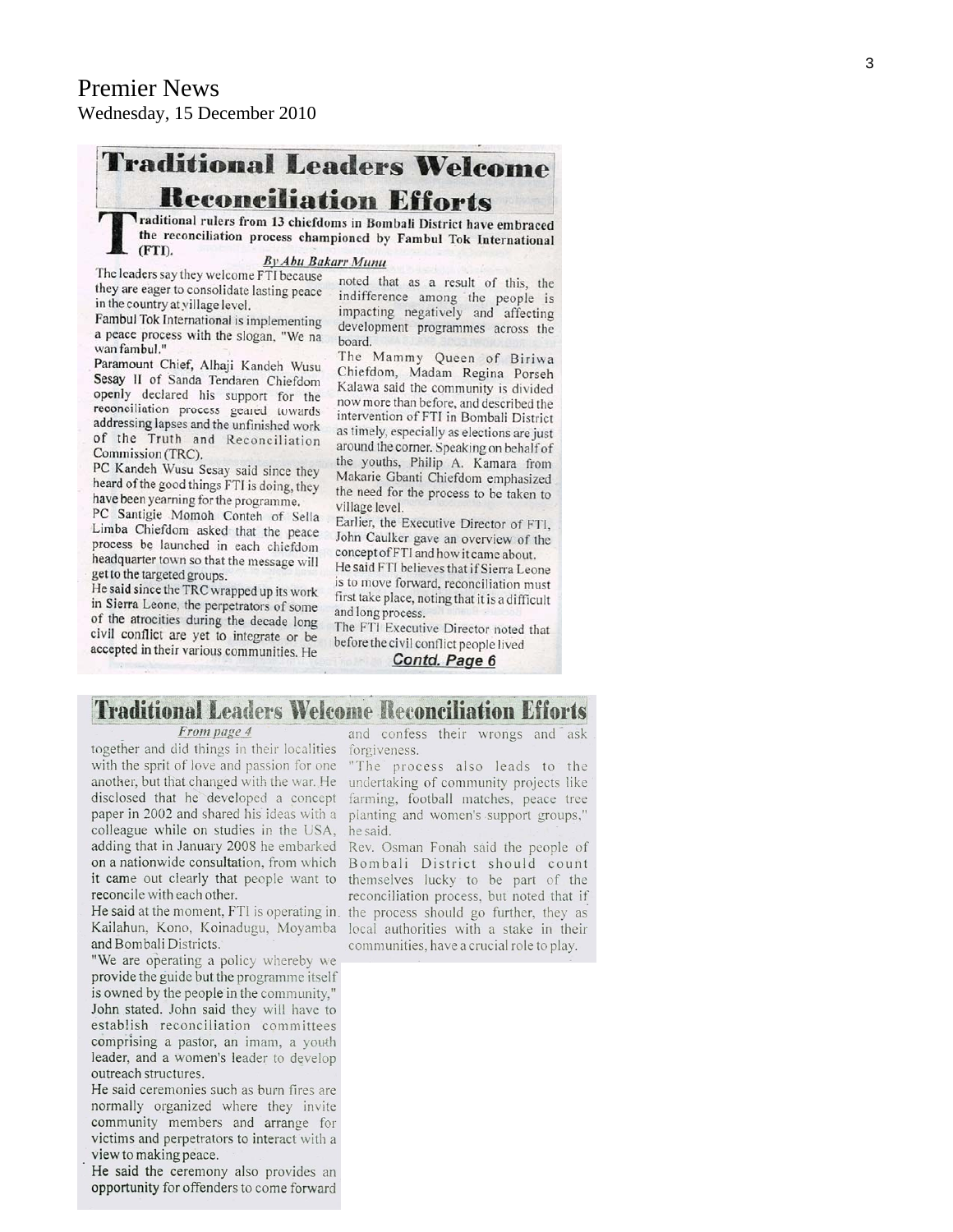## **[ICC to Name Suspects in Kenya Post-Election Violence](http://blogs.voanews.com/breaking-news/2010/12/14/icc-to-name-suspects-in-kenya-post-election-violence/)**

The International Criminal Court is set to name six key suspects in Kenya's 2008 post-election violence.

ICC Chief Prosecutor Luis Moreno-Ocampo says the suspects are considered "most responsible" for the unrest that killed about 1,300 people.

The names are expected to come out Wednesday, when the prosecutor asks judges to summon the individuals.

On Tuesday, Ocampo warned the suspects to surrender voluntarily and cooperate with the court. He said he has asked judges to impose restrictions on the suspects, including one that they not try to contact or influence victims or witnesses of crimes.

Ocampo plans to file two court cases, each one against three suspects. The world body must then decide whether to indict those allegedly involved in the violence.

## **REST OPTIONAL**

On Monday, the Kenyan government announced the creation of a local court to try those linked to the unrest.

Kenya erupted in riots and ethnic killings after President Mwai Kibaki was proclaimed the winner of the late 2007 presidential election. Opponent Raila Odinga and his supporters accused the president of stealing the election through fraud.

The country did not fully calm down until Mr. Kibaki and Mr. Odinga reached a power-sharing deal that made Mr. Odinga prime minister.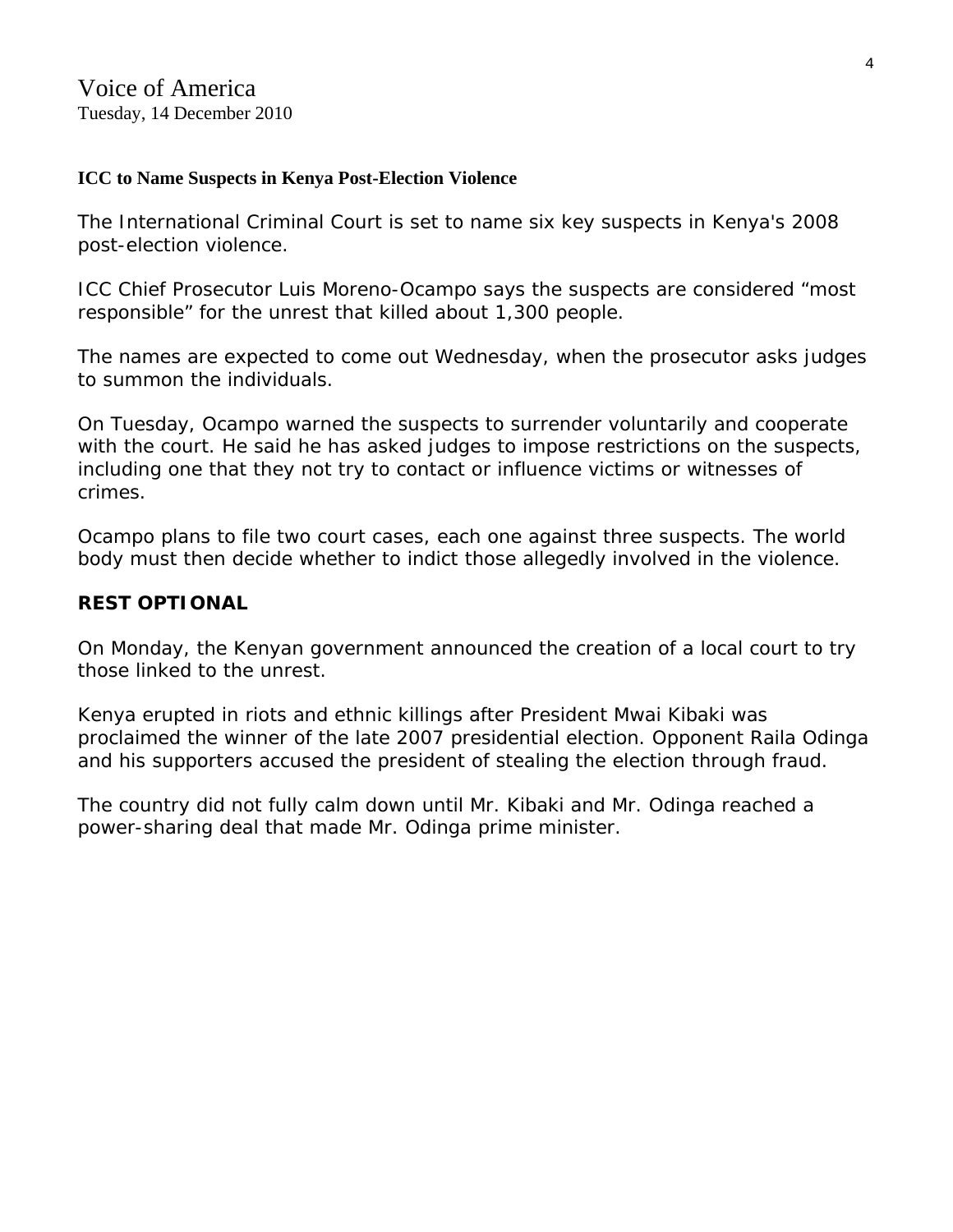Tuesday, 14 December 2010

## **Ngirabatware's defence case adjourned to January 17**

The International Criminal Tribunal for Rwanda (ICTR) was Tuesday compelled to adjourn to January 17, next year, the defence case of former Rwandan Minister of Planning, Augustin Ngirabatware, two days before the scheduled time as one of the judges was reportedly bereaved.

''We will have to stop here because one of the members of the bench is bereaved,'' declared Tanzanian Presiding Judge, William Hussein Sekule without giving further details. Other members of the bench are Solomy Balungi Bossa of Uganda and Madagascan Rajohnson Mparany.

''The court is adjourned to 17 January, 2011 for the continuation of cross-examination,'' Judge Sekule said cautioning that in the meantime the accused should not get in touch with his lawyers.

At the time of adjournment, Ngirabatware who commenced his defence on November 16, 2010 was being cross-examined by the prosecution for the fifth day. The prosecution closed its case on November 15, 2009 after calling 20 witnesses.

Ngirabatware hails from what used to be the Nyamyumba commune, Gisenyi prefecture (North of Rwanda). He is the son-in-law of a wealthy businessman on the run, Felicien Kabuga, the alleged sponsor of the 1994 genocide.

The defendant, among others, is accused of inciting Hutus to kill Tutsis during numerous meetings in his home prefecture in 1994. In examination in chief with his lead counsel Peter Hebert, Ngirabatware denied that he ever went to his home prefecture of Gisenyi during the time in question.

The former minister fled Rwanda in July 1994 and subsequently worked in various research institutes in Gabon and France. He was arrested in Germany on September 17, 2007 and has been in ICTR custody since October 8, 2008.

NI /FK/ER/GF

© Hirondelle News Agency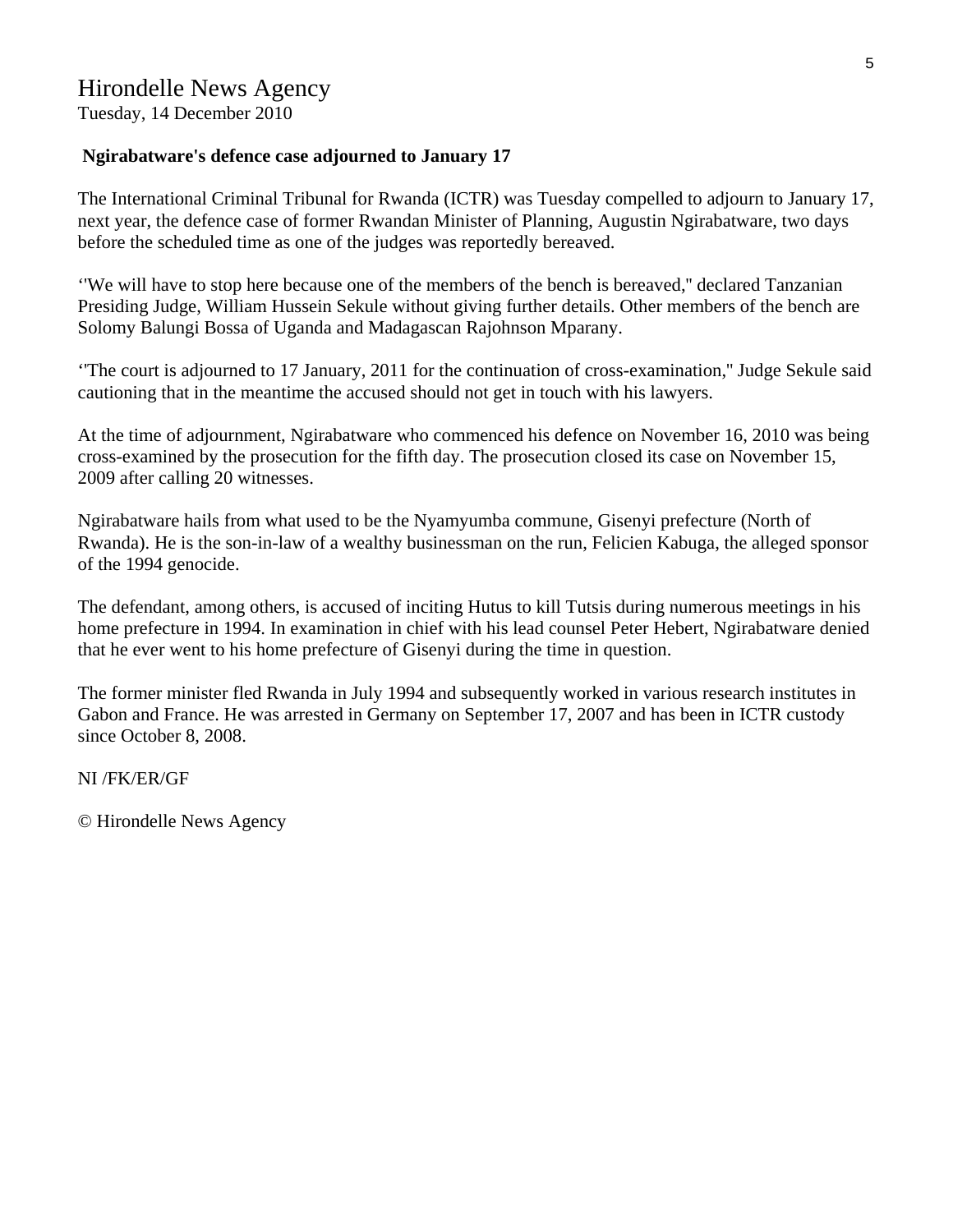UN News Tuesday, 14 December 2010

## **Extensions granted to judges serving on UN war crimes tribunals**



The Security Council today extended the terms of several judges serving on the United Nations tribunals working to bring to justice the perpetrators of the worst crimes committed during the Balkans conflict of the 1990s and the 1994 genocide in Rwanda so that they can complete the cases on which they are working.

The Council took that action in two separate

resolutions, one on the International Criminal Tribunal for the former Yugoslavia (ICTY) and the other on the International Criminal Tribunal for Rwanda (ICTR), both of which were adopted unanimously.

In doing so, the 15-member body took note of the assessments by both courts that they will not be able to complete all their work in 2010, as had been expected under their respective Completion Strategies.

It urged both tribunals to "take all possible measures" to complete their work expeditiously.

Since its inception 17 years ago, the ICTY, which is based in The Hague, has indicted 161 persons for war crimes committed on the territory of the former Yugoslavia. The proceedings against 125 individuals have been completed. Only two indictees remain at large – Ratko Mladic and Goran Hadžic.

Meanwhile, ten fugitives wanted by the ICTR, which is based in the Tanzanian town of Arusha, still remain at large. The Tribunal was created in November 1994 prosecute people responsible for genocide and other serious violations of international humanitarian law committed in Rwanda that year. Some 800,000 Tutsis and moderate Hutus were murdered, mostly by machete, in just 100 days.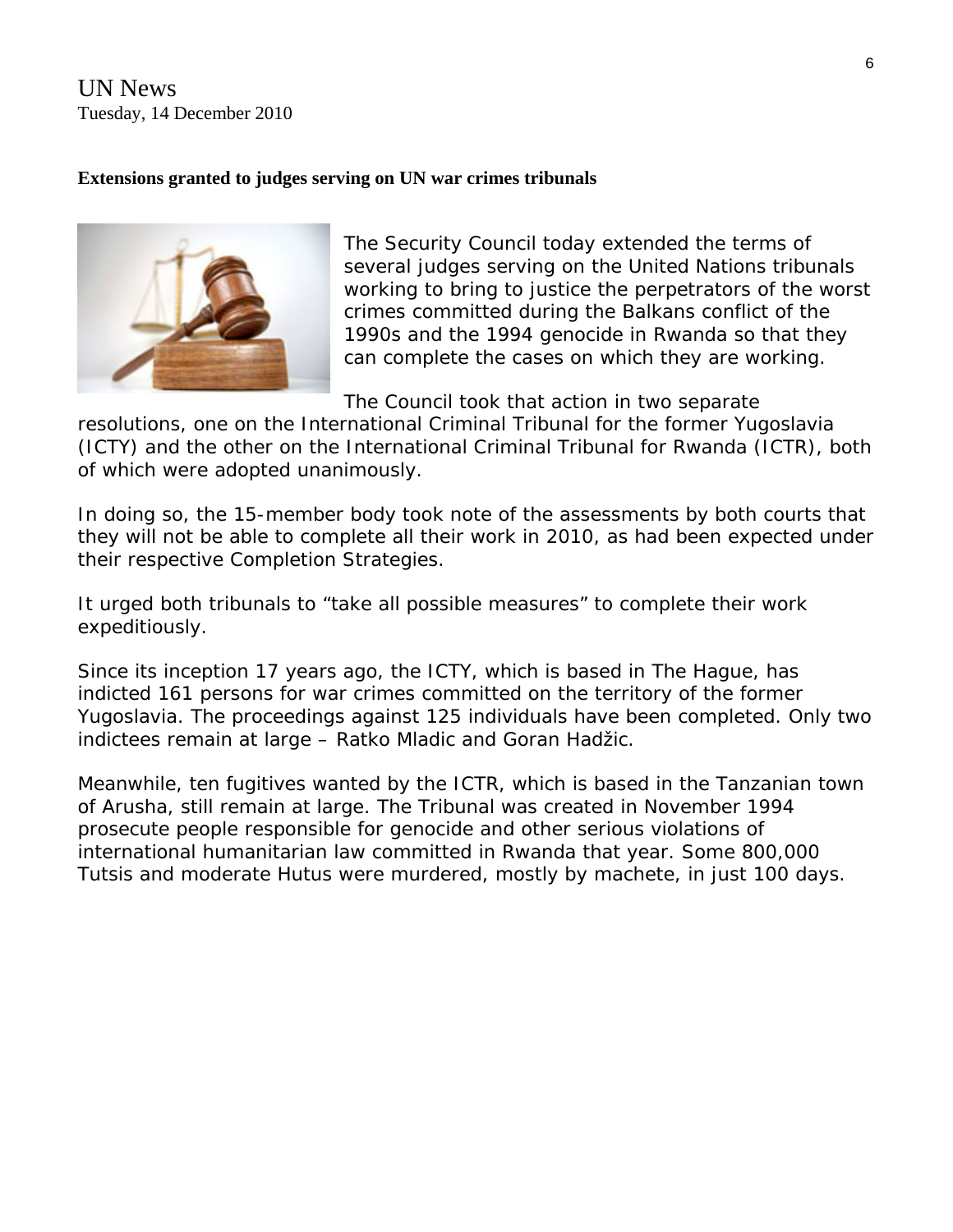## **Rwanda: Genocide Archive Important in Fight Against Denial**

Editorial

On Friday, the Rwanda Genocide Archive was officially launched at the Kigali memorial centre in Gisozi. The archives consist audiovisual testimonies, various research papers and tonnes of documentation regarding the 1994 Genocide against the Tutsi, in which more than one million people perished.

A lot of information has been collected about the Genocide and having a central repository of all information regarding the horrific killings, is an important step in the process of healing and ensuring that Genocide never happens again.

The archives will help to give the right information to those seeking to know more about the Genocide both in Rwanda and abroad. At a time when individuals, backed by powerful interests are actively working to re-write our history and revise what happened to suit their own agendas, it becomes important that such information is available to put their motives to shame.

More so, many perpetrators of the 1994 Genocide against the Tutsi are still at large in foreign countries and some have changed their identities to evade justice. In order to avoid being punished for the heinous crimes they committed, they have, for long, been attempting to deny and play down the Genocide.

It is important that all information, connected to the Genocide, including, the cases handled by International Criminal Tribunal for Rwanda and other courts in the various parts of the world is turned over to Rwanda - where the crimes were committed. This will not only further enrich the archive, but contribute to the reconciliation process and enable Rwanda own part of its history.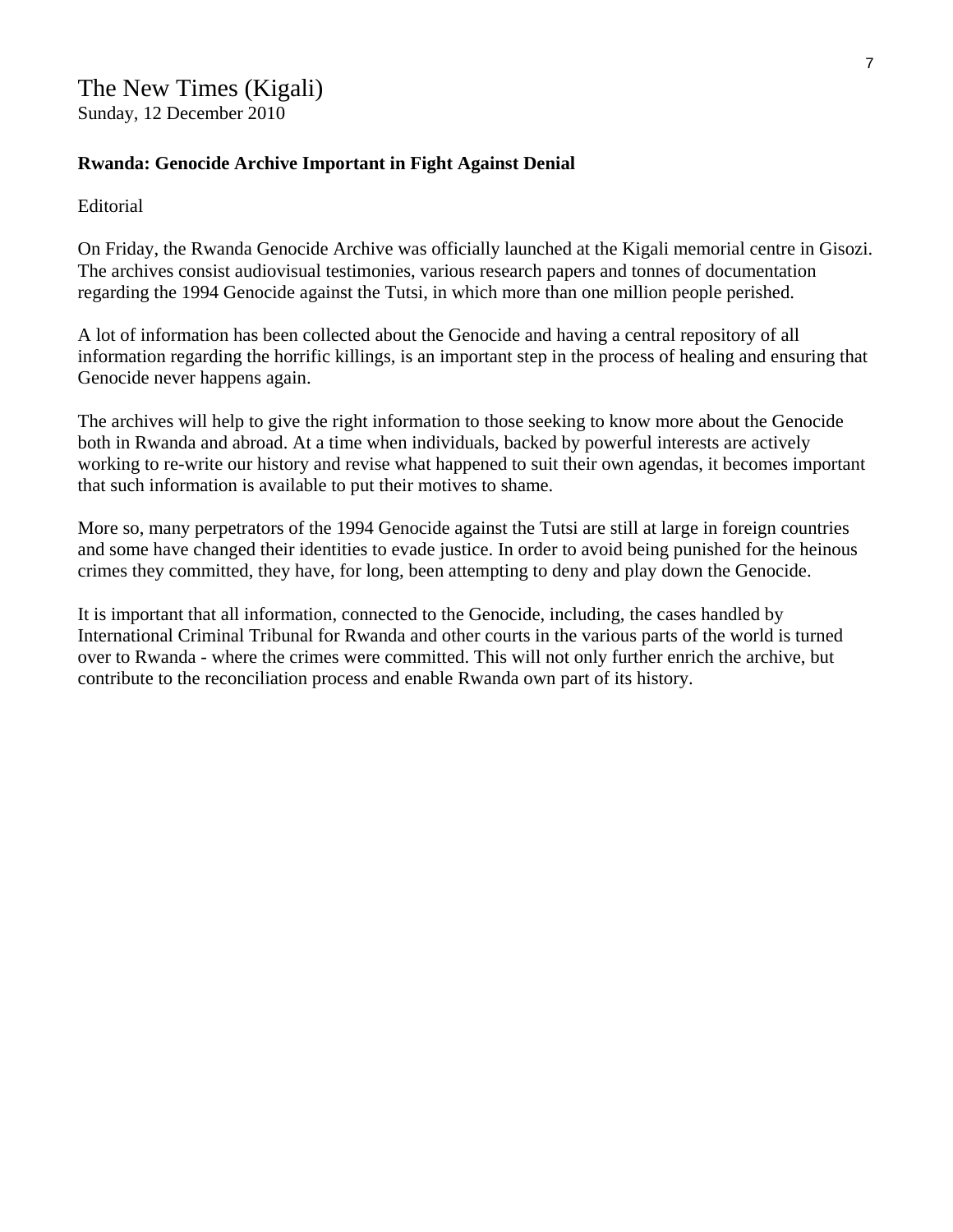## Sri Lanka Guardian Tuesday, 14 December 2010

#### **'War Crimes:The global psywar against Sri Lanka**

#### By Dr. Dayan Jayatilleka

*"You never empower the perps, no matter how many aces they're holding" Dave Robicheaux in James Lee Burke, 'The Tin Roof Blowdown' (2007)*

Let's confront the issue of "war crimes" and all that jazz. In the first place, where is it an issue and among whom? Hardly among the states in our neighbourhood or on the continent to which we belong. Is that because the standards of democracy are lower in Asia than elsewhere? It is true that in Asia, democracy is not always equated with liberalism, and there is sometimes differentiated from it, but that is a legitimate and fairly old debate in political theory and practice. No, the more understanding attitude that Asia displays towards Sri Lanka is because neighbours know best the reality of what happened, what was at stake, the dangers of dismemberment and the dynamics of external interference and intervention which use 'rights' as the entry point. Asia has had two searing collective experiences, colonialism and Cold War imperialism, and is therefore painfully aware of the value of national sovereignty and strong states.



Secondly, let us define the issue of war crimes. Is the denial that they were committed, a bland assertion that no civilians were killed? What a rational minded Sri Lankan rejects is the charge or the insinuation that civilians were intentionally targeted by the Sri Lankan armed forces, in the final or at any stage of the last war, and that any civilian casualties incurred derived from the disproportionate use of deadly force, given especially the character and capacities of the enemy. Civilians are hit during almost every single strike by Predator and Raptor drones, but that is neither intentional nor the primary target, and decisions have been made that the strikes were not a

disproportionate use of force in the circumstances. The prospect of civilian casualties when administering the coup de grace to a terrible enemy must be weighed against the civilian deaths that would result if that coup de grace were not administered and the terrorists lived on to regroup and re-launch operations. Every drone strike is fraught with such considerations. Sri Lanka's war, which did not take place on foreign soil, entailed precisely such considerations and calibrations. Sri Lanka's final offensive was to terminate a thirty year conflict which would have gone on for another thirty had the enemy not been liquidated utterly, like the Nazis they resembled. In that sense it was a Predator drone strike writ large; magnified or multiplied.

If so, why not accede to an impartial international war crimes inquiry? Let us, in the first place, dispense with the equation of the 'impartial' and the 'international'. The WikiLeaks revelations have shed light on the complicity between the UN inquiry into the killing of Lebanon's Rafik Hariri, and superpower agencies.

A summary of an article by Dyad Abu Jahjah in Open Democracy, founder and former president of the Arab European League reads: "Who has benefited most from the assassination of Rafik Hariri? As the UN special court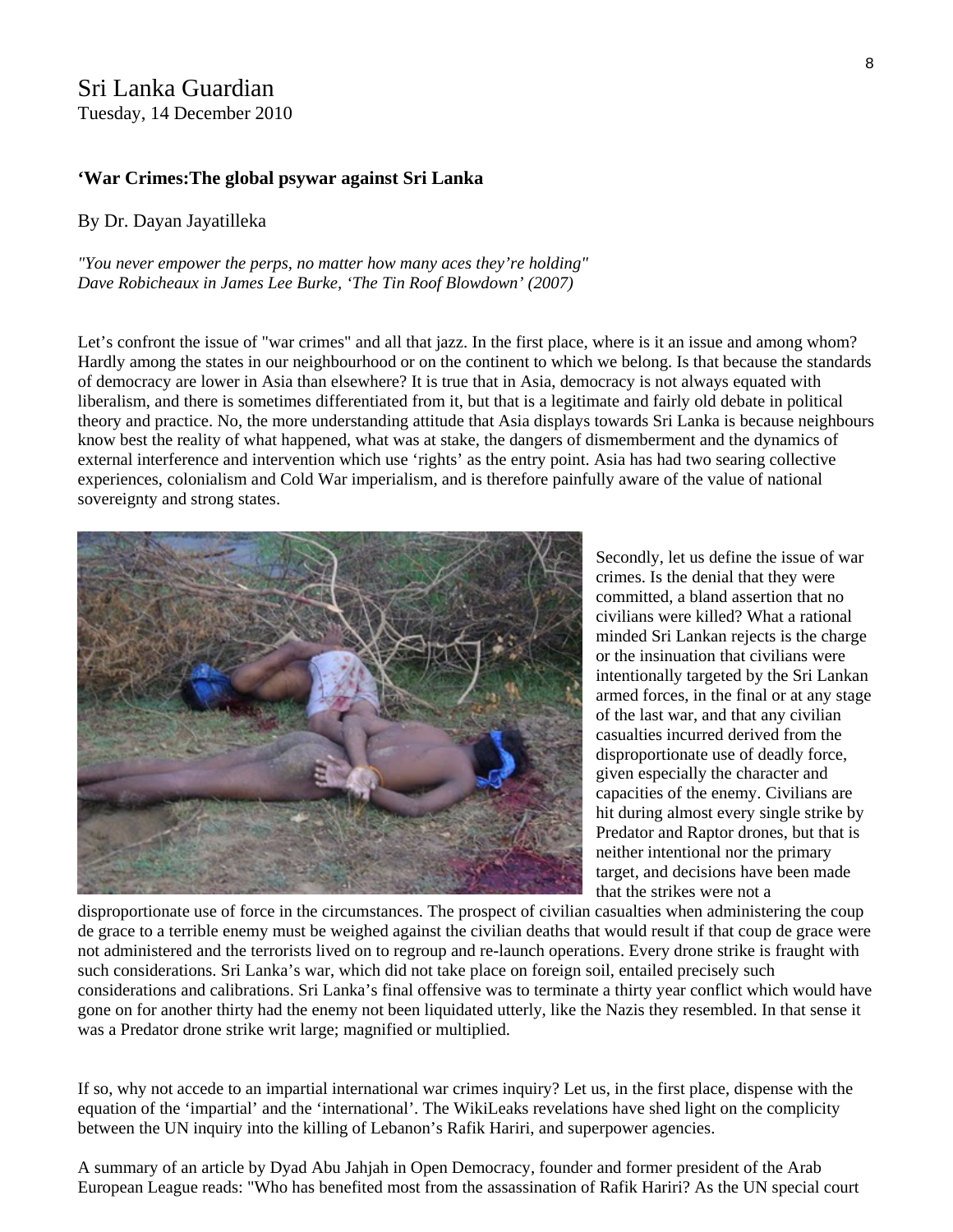on Lebanon arrives at its version of events, one Lebanese reading finds confirmation in Wikileaks for pointing us in a different direction" This author of several books on the Middle East cautions that "...It is in this context that one must read the actions of the international tribunal investigating the death of Rafik Hariri and the indictment of Hezbollah that it will be releasing shortly...The efforts of the international tribunal for Lebanon that is housed in the Hague are now focusing on framing Hezbollah for the deed. This is done through engineered telecommunication evidence that implies that a Hezbollah network of operatives conducted the operation...The United Nations special court on Lebanon has from its inception been a political tool in the hands of the powerful. It is now being used to create a pretext to destroy the Lebanese resistance...When the indictment will be issued in the coming weeks (maybe days) things will take a dangerous turn in Lebanon. ..The web of lies is being drawn again, and soon the media will be telling us that it is a Sunni/Shia war that is the background to the problem, and that Hezbollah and behind it Syria and Iran want to seize control of Lebanon." (Dec 7th 2010, http://www.opendemocracy.net)

Those who sermonise on the need for a war crimes inquiry to restore international credibility, simply must pause to ask themselves why the person most qualified to do so, Judge CG Weeramantry, has so far chosen not to lend his voice to this slogan. Is it that he is morally and ethically inferior or of lesser courage than those who vociferate, or is it that he is possessed of far greater wisdom? A probable explanation is that he is fully aware of the realities and complexities of international inquiries, the way in which the dice is loaded against the Third World, and that each society deals with these issues in their own way and in their own time.

Why has Cardinal Malcolm Ranjith who aired his critical dissent on '56, and '72 and recommended devolution at the LLRC, praised the country's political leadership for ridding the country of terrorism and restoring peace, rather than joining the chorus insinuating that war crimes were committed and calling for an international investigation into war crimes allegations?

There is hardly anything that the incumbent administration can do to or for either Cardinal Ranjith or Judge Weeramantry. It is far more likely that they are sensitive to the unhealthy, lacerating consequences for polity and society of such externally propelled or induced inquiries in the aftermath of a popular war, experienced widely as one of emancipation and national reunification. Any such process must incubate and mature within each society. It is the society, the public and the nationally specific historical process in question that can legitimately and successfully call forth such a settlement of accounts though a great many societies choose to let the wounds heal, the social scar tissue to form and other forms of therapy, individual and collective to do their work.

The UK took 38 years and two commissions to issue a report into a massacre that took place in broad daylight on bloody Sunday. Spain initiated prosecution of its top prosecutor for seeking to open up the Spanish civil War, and that curtain of silence has done that country no harm— indeed it forestalled a military backlash and civic polarisation which could have impaired the transition to its vibrant democracy. The invocations of parallels from South Africa, Cambodia and Central America are ridiculous. In Cambodia, it is the commanders of the defeated Pol Pot forces who are being prosecuted, not the forces of the state that defeated them, led by Hung Sen. In South Arica, the Truth and Reconciliation Commission was in the context of a negotiated, peaceful transition from minority rule to majority rule, not a panel which sat in the aftermath of a war waged by majority rule against a secessionist attempt at minority rule. The Central and Latin American experiences of transitional justice issued from negotiated peace settlements between guerrillas and governments or transfers of power from military juntas to civilian democracy (many of which entailed amnesty and immunity from prosecution for the military).

Sri Lanka belongs to none of these categories. The Premawathie Manamperi case is no precedent: that was a deliberate, eye-witnessed atrocity committed in a space held sacred by two communities, during a Sinhala-on-Sinhala civil conflict between the state and a rebel movement in its initial romantic incarnation. The emotions and social psychology that prevailed post 1971 and that which prevails now after a thirty year war of ethnic separatism (including memories of massacres of samaneras) are drastically different. The reality is that there was a social consensus for the prosecution of that crime but there is none for turning on this or that soldier, less than two years after a long sought and hard fought victory. Such action would tack dangerously against the national zeitgeist.

I have watched some of the videos which claim to reveal war crimes. Belonging as I do to the generation that recalls the visuals of Col Loan of the South Vietnamese police draw and fire his revolver into a the head of a captured Vietcong suspect during the Tet Offensive, a TV cameramen being shot dead by a Somocista Nicaraguan National Guardsman while lying on the ground, and the indelible scenes from Srebrenica or the footage of mass executions from the camera of the carrier based US warplane over Bosnia, I can tell a smoking gun when I see one. From what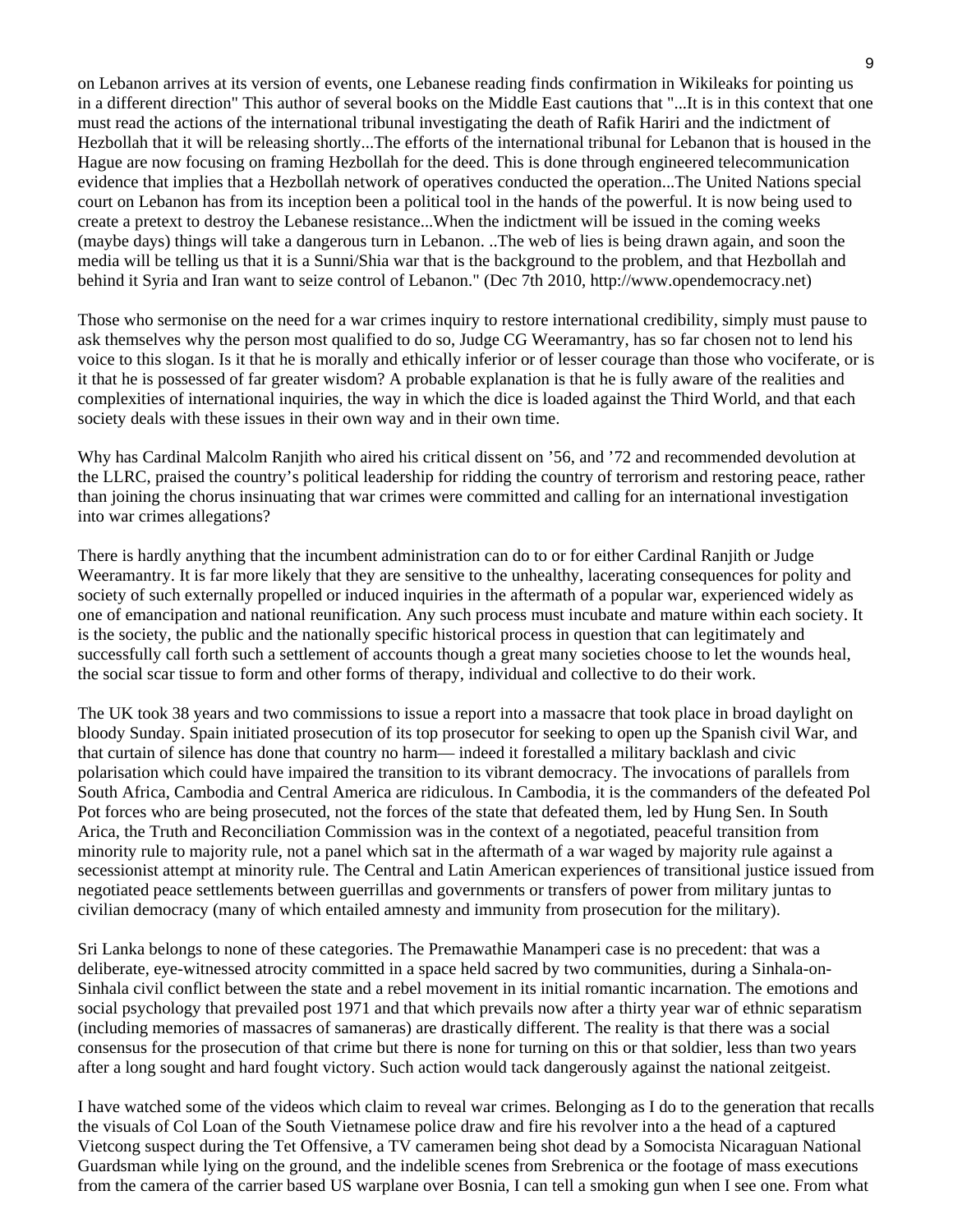I have seen, the Channel 4 videos do not fall into that category. By contrast, what they do remind me of are the Tonkin Gulf incident (the North Vietnamese gunboats that supposedly 'attacked' the USS Turner Joy, but actually didn't), the manufacture of consent for Kosovo and the Iraqi WMDs that weren't.

Ever heard the term 'revanchisme' (or simply, revanchist)? It means revenge seeking, and originated with reference to fascist or pro-fascist groups seeking revenge for their defeat by the Allies in World War II. The Sri Lanka hating element of the Tamil Diaspora is in a revanchist mode, drawing support from those in the international order who seek revenge from us for ignoring their edict to stop the final assault on the Tigers. They are waging a global psychological war against Sri Lanka.

We are being set up. We are being framed and then asked to prove our innocence by submitting to an external inquiry, at a time and by entities other than of our own choosing. That's a violation of sovereignty and of our national self determination. We must not fall victim to it. That this is not reducible to a merely a pro-regime view and is in fact the subject of a broad consensus is evidenced by the explicit remarks of the most popular personality in the Opposition and in every likelihood its incoming leader, in a recent interview given to Raisa Wickremetunga of the (hardly pro-government) Sunday Leader.

"Q: You said in Parliament that war crimes had only been committed by the LTTE. What is your comment on Deputy Leader Karu Jayasuriya's interview published in a weekend newspaper?

A: I'm not privy to the context and circumstances in which Karu Jayasuriya's pronouncement or statement was made. I don't know the minute details. I've always maintained my stance. This didn't grow from yesterday or the day before. It was my policy decision right from the beginning and will remain so. This proposal was put forward by myself in fact, and has become party policy; to protect the armed forces and the defense establishment that so courageously annihilated the LTTE after more than three decades.

Q: In that sense, you condemn the UN war crimes probe?

A: As far as war crimes are concerned, I don't think the UN has taken a balanced approach. It has taken a partial discriminatory approach when it comes to the defense establishment. The UN is supposed to be impartial and balanced, not politically prejudicial and discriminatory. I admit the UN performs a magnanimous role in making society healthy and peaceful, but I have great reservations on its motives and actions on the war probe." (Sajith On The Constitution And War Crimes, The Sunday Leader Dec 12, 2010)

Thus, on the issues of sovereignty, war crimes allegations and the defence of those who defend us —our armed forces —there is hardly any daylight between government and opposition. This is as it should be. As a society and a country, we must not close up or close off; we must remain open to the outside world; but as a state we shall not succumb, be suckered into sacrificing our sovereignty or committing suicide.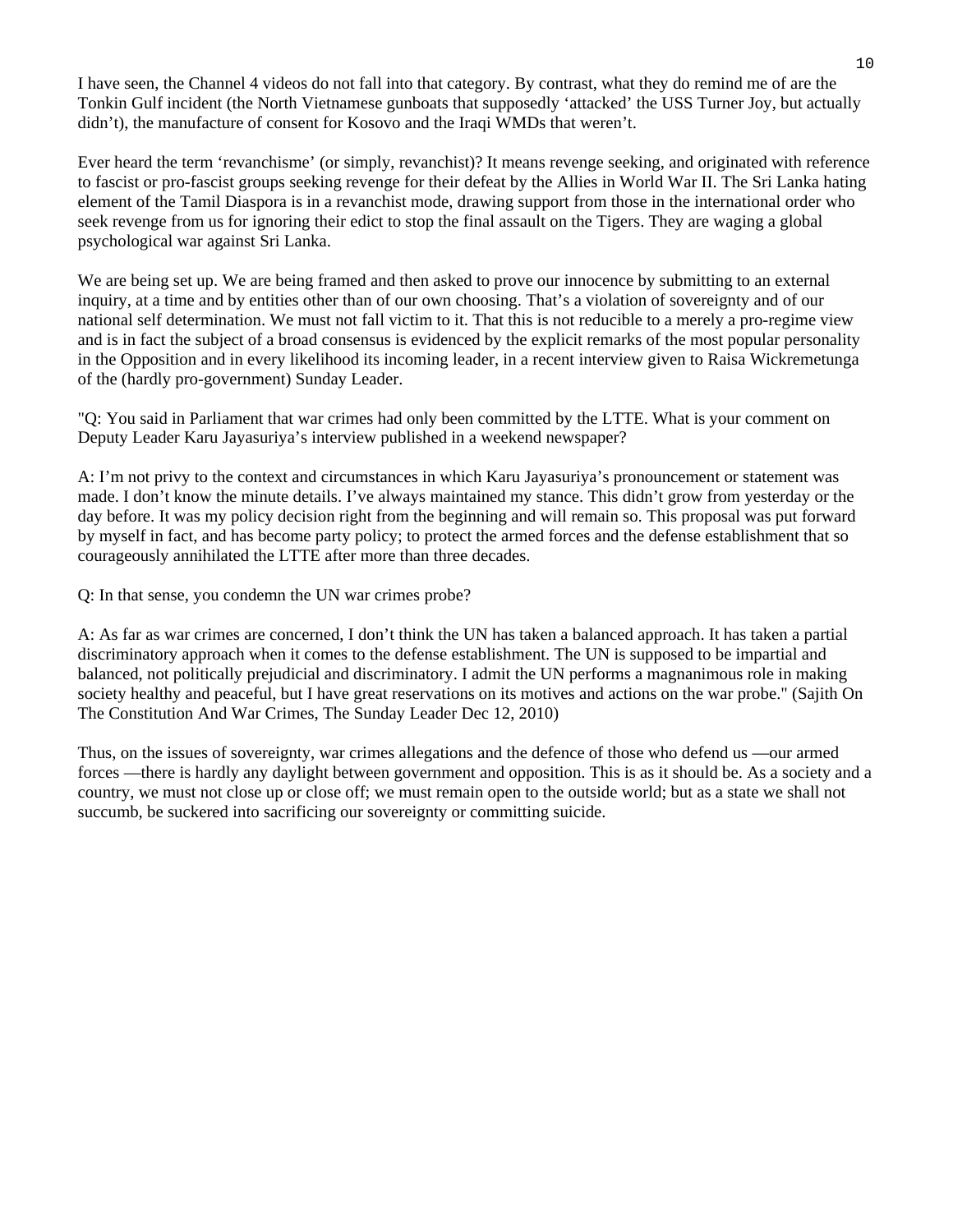## Sri Lanka Guardian Tuesday, 14 December 2010

#### By Vishwamithra

**Sri Lanka: Ignorance of looming threat of UN backed war crime trial and indulgence in rule by deception** 



 **"The controversy is continuing over the diplomatic fallout from President Mahinda Rajapaksa's visit to Britain last week. Amidst this turmoil and conflicting reports the Rajapaksa regime needs to act urgently to set up a think tank to redesign the government policy in various spheres including both domestic and international geopolitics based on highest principals of truly democratic and transparent governance."**

President Rajapakse was forced to

return home from his bitter trip to London in disgrace amidst real possibility of being arrested in the UK; the first victim on whom the issuing of arrest warrant was imminent for alleged war crimes was one of the Major Generals who was in the President's entourage. The criminal law set in motion by the British Tamil Forum (BTF) would have been a certain success if not for the leakage of information on the judicial process initiated by them that allowed Presidential convoy hurriedly return home in one piece. Panic and fear psychosis experienced by the high profile delegation was such that they were forced to plead the British Government's mercy for permission to take the aircraft of the Sri Lankan Air Line, all the way to terminal 5 from where the President boarded the aircraft avoiding confrontation with BTF.

After the return of the President the government and the state controlled media, displaying their nudity, continued to engage in the habitual practice of misleading the people with false information on the drama unfolded and blamed the British Government for duplicity. Adding fuel to fire, some utterly ignorant and irresponsible ministers, led by bad mouthed Weerawansa, engaged in a calculated mud-slinging campaign and called the British Government 'a failed state'. These accusations were based on 'failing to provide facilities to the President Rajapakse during his private visit to London'. Further, utterly unfounded allegations were also levelled against the West for 'attempting to dishonour the President Rajapakse'.

#### *Stupidity of comparing the British system based on values with that of Lanka based on deception*

There is no purpose served by comparing the UK, a true democracy, with Lanka, where the democracy is seen only on paper. Surely the Britain is amongst the handful of nations where liberty and the civil rights of its subjects are given the highest priority. Very few may know that respect to the individual liberty guaranteed to the British citizens are such that they are not even regulated by any form of official identity card system, like the NIC in Sri Lanka, which the British public perceives as an invasion of their liberty and privacy.

In the world stage, the UK is one of the very few countries where all international treaties, that brought in to protect the human rights and liberties of the people of all origin, are duly respected and recognised. Surely the outside world is unaware as to why the significant number of UK population consists of large numbers of immigrants who are provided with a safe haven in Britain against the threats of persecution in their own countries. Although the adherence to its international obligations has stretched British economy almost beyond its limits, the Britain as a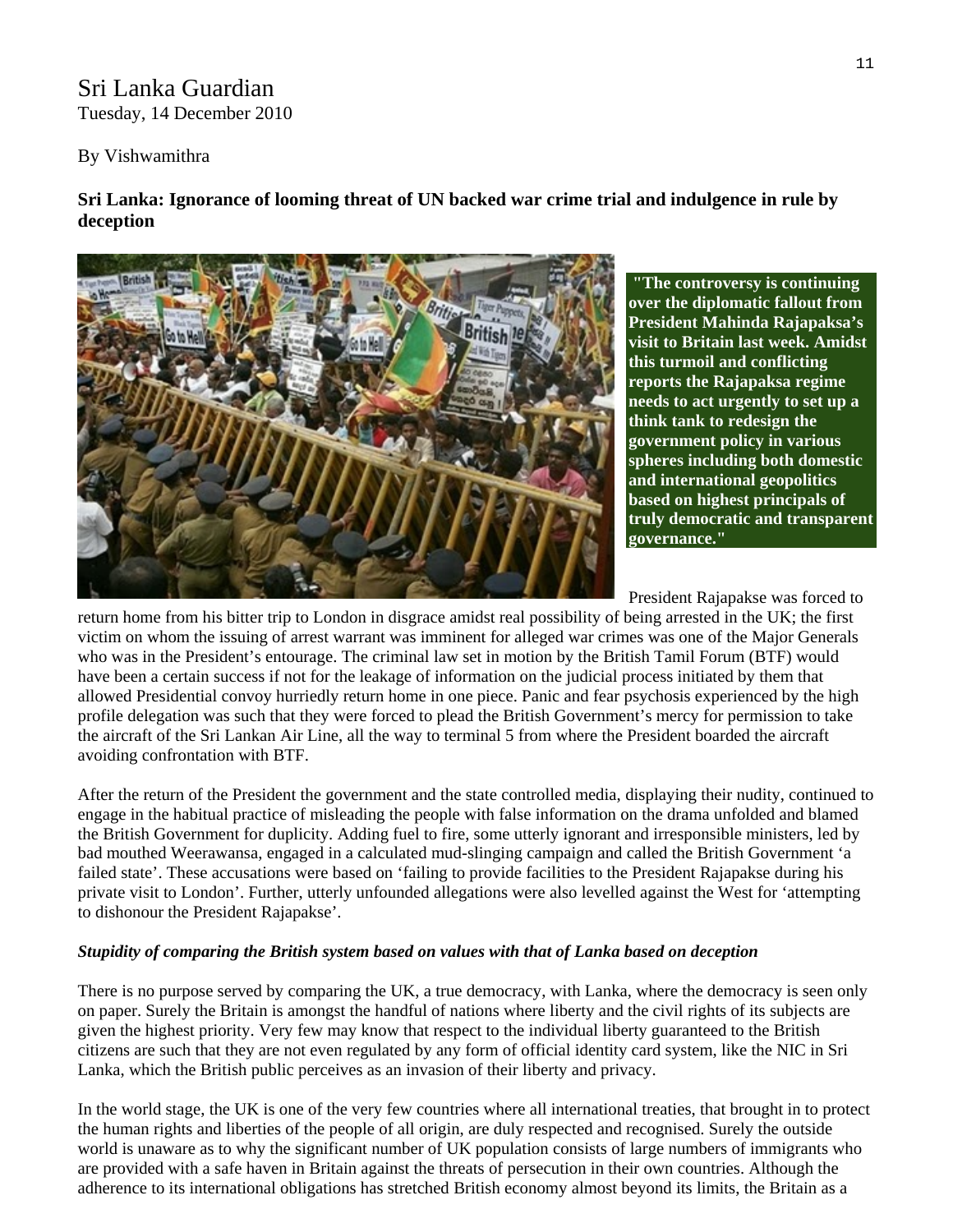true democracy continues to observe its commitment in the protection of human rights and the right to lead a dignified life sans persecution. The pressure exerted by Britain for adherence to this policy is such that, according to 2007 statistics, in London alone, 31% of the population (over 3 million in number) represents ethnic minorities coming from the nations where failed leaders shamelessly exploit the poor and rob the national wealth, igniting social unrest. This policy has caused a huge pressure on the country's resources and public services such as health, education, transport, housing and employment. It is worthwhile to note that the Sri Lankan Tamil population in London who are provided with safe haven against persecution in their motherland, accounts for more than 300,000 people.

#### *UK obligations on war crimes*

In this scenario it is quite natural that Britain takes a strong stand against crimes against humanity and war crimes allegations and enforces domestic laws placed in keeping with its obligations under the Geneva Convention, which provides universal jurisdiction on war crimes. Where there is sufficient evidence for breaches of Geneva Convention, the British domestic law allows the private citizens to set the Criminal Law in motion against any foreign national concerned in war crimes, to be arrested whilst on the UK soil.

#### *Independence of the unique British Judicial system*

Unlike Sri Lanka the judiciary in the UK enjoys complete independence and free from any form of interference. In fact, in number of occasions the UK government had faced very uncomfortable situations with arrest warrants being issued by British Courts against the nationals of British allies including Israel. Britain is one of the pioneer-nations of universal jurisdiction in Europe, a concept that empowers judges to issue arrest warrants against any visitor accused of committing war crimes anywhere in the world. Like President Rajapakse, the foreign minister of Isarael, Tzipi Livni too, had a narrow escape as she was not present in the UK, when the warrant for arrest was issued on her for war crimes during Israel's 2008-2009 war on Gaza, following an application made by Palestinian activists. That incident occurred in December 2009 angered Israelis and embarrassed the British government that pledged to change the law and to restrict private prosecution without the sanction of the Attorney General. However this amendment has not yet seen the light of the day.

After the end of the Rajapakse episode, the Foreign Secretary UK, William Hague, in a statement issued said that "The UK is committed to upholding international justice and all of our international obligations. Our core principle remains that those guilty of war crimes must be brought to justice"

#### *Tony Blair's conduct too is subjected to close scrutiny*

Another fine example of the working of the independence of the British justice is that the whole hearted attempt by the British public to bring the former Prime Minister Tony Blair and the former US President George Bush to justice for dragging the country unnecessarily to an unjustified war against Iraq and Afghanistan on false information presented to British public. The British public have been holding massive protest campaigns against the so-called 'war on terror' and collecting evidence in support of an impending prosecution against the former Prime Minister whose is responsible for the loss of freedom of movement within the country itself. Since the waging of this unwarranted war the people have been suffering from loss of security and safety whilst being subjected to massive security measures that invades their private life which should never have happened.

#### *Channel 4 exposures of war crimes and barking on the wrong tree*

There is abundance of evidence of civilian deaths that are freely available to the British media, which include a large volume of both photographic and video evidence. These include the killings of members of Prabakaran's family in cold-blood, his son, daughter and the wife, where the images taken with their pants down. The Channel 4 informed the British public that these images were shocking and cannot be shown. However, those who are concerned with the crimes against humanity have seen these images through different sources.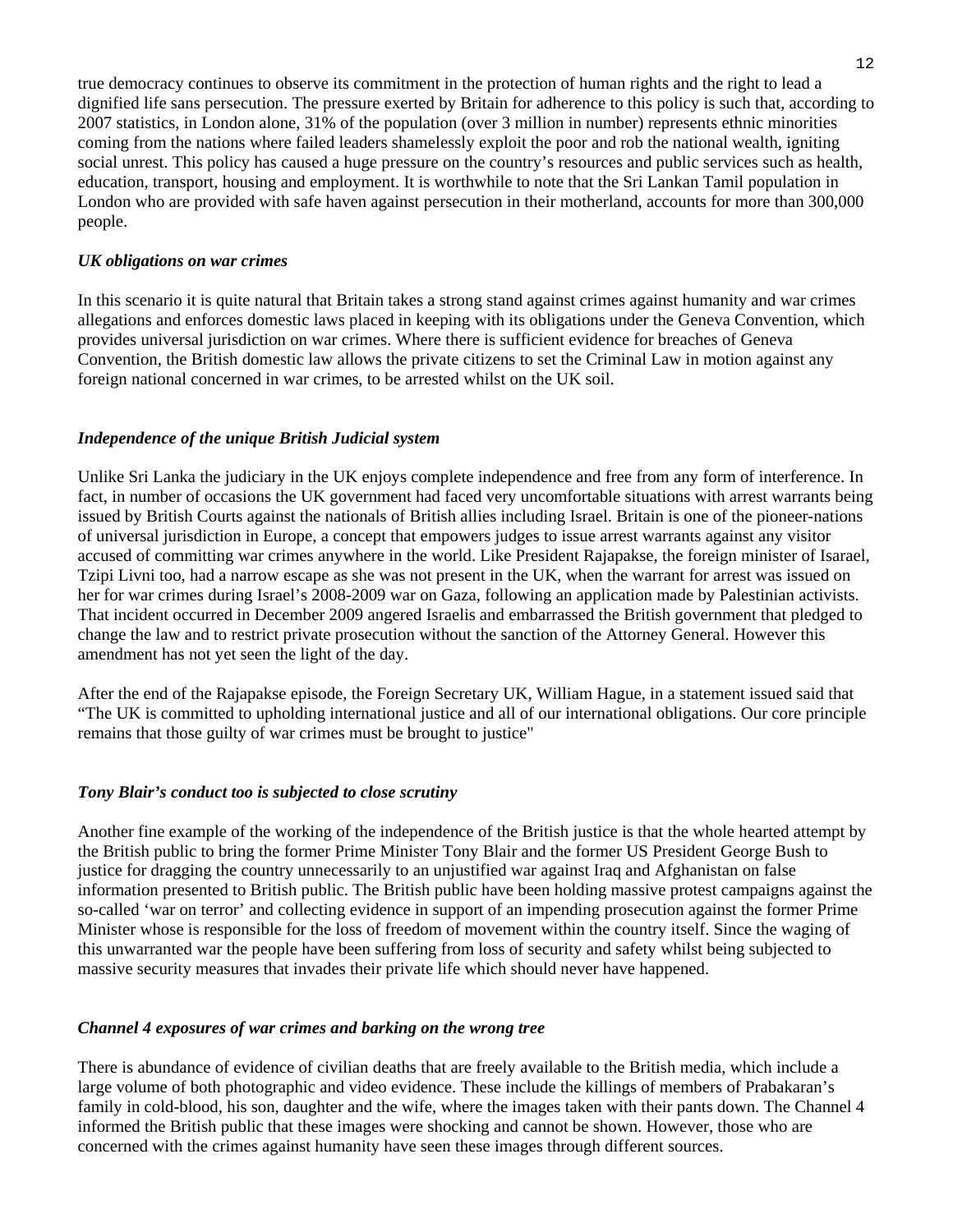The most disturbing thing is that the people of Sri Lanka have never seen these images, whereas the outside world had access to them thanks to the irresponsible behaviour of some security force personnel who had captured these images of deaths towards the end of the Elam war and let them ended up in public domain.

In this background it is quite natural for the human rights activists and the UK government to accuse the Rajapakse administration for war crimes alongside Rwanda, Sierra Leone, Iraq, Zimbabwe, Sudan, the Democratic Republic of Congo, Afghanistan, and the former Yugoslavia and demand for UN backed war crimes inquiry. However, for some strange reasons the people of Sri Lanka are kept in the dark about the real risk of war crime trial looming large. It is sad that the government of Sri Lanka continues to exploit the ignorance of the people and make them find fault with the outside world under the pretext that the war crime accusations level against the Sri Lanka are baseless and manifestly unfounded.

#### *Respect the peoples' right to know the truth not what govt wants them to believe*

It is reported that Sri Lanka's High Commissioner Nihal Jayasinghe had advised the President not to come to Britain because of real risk of facing wrath of Tamil diaspora in Britain. However, this advice has been mysteriously ignored by the level-headed people at the Presidential Secretariat. As a result the poor President Rajapakse was compelled to pay a high price for the total faith kept on his so-called advisors. He too is responsible for the shameful disaster for his sheer ignorance on the developments of the world stage whilst being a head of a state and for his desire for satisfying his ego. The ignominy suffered by the President Rajapakse was such that repeated requests by Sri Lanka's External Affairs Minister GL Peiris and the Sri Lanka's High Commissioner, for an opportunity for the President to meet the government representatives were refused by the British Government. Only the Defence Secretary Liam Fox, who visited Rajapakse many times in Sri Lanka when he was in the opposition, agreed to meet him but that too was in private capacity.

The controversy is continuing over the diplomatic fallout from President Mahinda Rajapaksa's visit to Britain last week. Amidst this turmoil and conflicting reports the Rajapaksa regime needs to act urgently to set up a think tank to redesign the government policy in various spheres including both domestic and international geopolitics based on highest principals of truly democratic and transparent governance.

#### *UK's firm stand on Sri Lanka on alleged war crimes continues*

The British Prime Minister, David Cameron, has said in the House of Commons on last Wednesday that there should be an independent investigation into the claims that the Sri Lankan government was guilty of human rights abuses during the defeat of Tamil Tiger rebels last year. He stopped short of backing calls for an international war crimes tribunal. The Labour party MP, Siobhan McDonagh told parliament that there was growing evidence of alleged assassinations and other abuses. And the Prime Minister replied "I think the Honourable lady makes a fair point. We do need to see an independent investigation of what happened. Everyone has read the papers and seen the T.V. footage, (which people of Sri Lanka may have never witnessed) we need an independent investigation to work out whether what she suggests is right".

The chairman of the All Party Parliamentary Group on Tamils (APPG-T), Mr. Lee Scott MP (Conservative), welcomed the British government's position. "In my view, an independent international inquiry is an important first step." This is the unequivocal stand of the West led by British Government on Sri Lanka despite repeated denial of war crime claims by the government of Sri Lanka.

British stand on war crime alleged to have been committed in Sri Lanka was reaffirmed by a press statement issued by Britain's Foreign and Commonwealth Office (FCO). The Foreign Secretary William Hague stressed the need for Sri Lanka to have a credible and independent process to address allegations of violations of international humanitarian and human rights law during the conflict. He hoped that Sri Lanka would show clear commitment towards democracy, human rights law and freedom of the press, the FCO statement said.